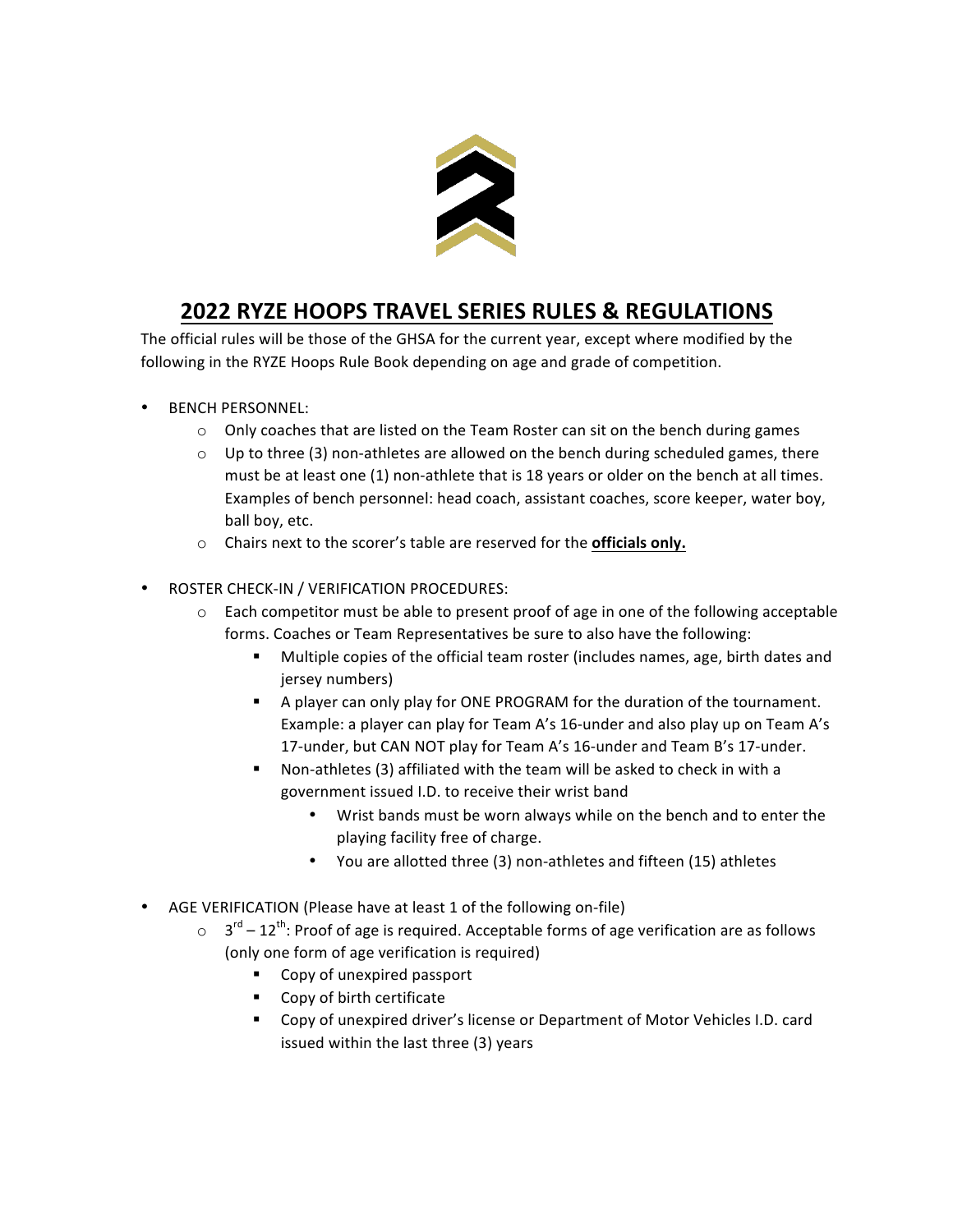- GRADE VERIFICATION (Mandatory):
	- $\circ$  A photocopy of that portion of the athletes' report card for the current school year which shows his name, grade, school, and school year
- All RYZE Hoops tournaments will be grade based with age restrictions:
	- $\circ$  Competition in RYZE Hoops for 2022 shall be in the following age/grade divisions:
		- **•**  $3^{rd}$  Grade (9U). A player must be in the 3rd grade or under as of October 1, 2021, and cannot turn 11 prior to May 1, 2022
		- $\bullet$  4<sup>th</sup> Grade (10U). A player must be in the 4th grade or under as of October 1, 2021, and cannot turn 12 prior to May 1, 2022
		- **•**  $5<sup>th</sup>$  Grade (11U). A player must be in the 5th grade or under as of October 1, 2021, and cannot turn 13 prior to May 1, 2022
		- 6<sup>th</sup> Grade (12U). A player must be in the 6th grade or under as of October 1, 2021, and cannot turn 14 prior to May 1, 2022
		- **•**  $7<sup>th</sup>$  Grade (13U). A player must be in the 7th grade or under as of October 1, 2021, and cannot turn 15 prior to May 1, 2022
		- **•** 8<sup>th</sup> Grade (14U). A player must be in the 8th grade or under as of October 1, 2021, and cannot turn 16 prior to May 1, 2022
		- **•** 9<sup>th</sup> Grade (15U). A player must be in the 9th grade or under as of October 1, 2021, and cannot turn 17 prior to May 1, 2022
		- **•** 10<sup>th</sup> Grade (16U). A player must be in the 10th grade or under as of October 1, 2021, and cannot turn 18 prior to May 1, 2022
		- 11th Grade (17U). Any unsigned high school player can compete in this division who hasn't turned 20 prior to July 1, 2022.

If a player exceeds an age limit for any grade level, that player must play at the next highest-grade level in which their age meets the requirement.

- AGE EXCEPTIONS TO PLAY DOWN A GRADE LEVEL:
	- For a player to be eligible to play in a grade level/age group down from his current grade level, he/she must be born on or after May  $1<sup>st</sup>$  of the year that applies to the requested age group.
		- Example: An 11<sup>th</sup> grade player looking to play in the 10<sup>th</sup> grade/16-under division must be born on or after May  $1<sup>st</sup>$ , 2005.
	- \*\*\* Age exceptions must have documentation (birth certificate or legal document) and no team can have more than three (3) exceptions per roster.
- HOME, VISITOR & JERSEY COLORS:
	- The home team shall be the first team listed in pool play and on the top of the bracket in bracket play. Home teams should wear light colored jerseys; the visitors will be listed second in pool play and on the bottom of the bracket in bracket play. Visiting teams should wear dark colored jerseys.
- **BREAKING TIFS:**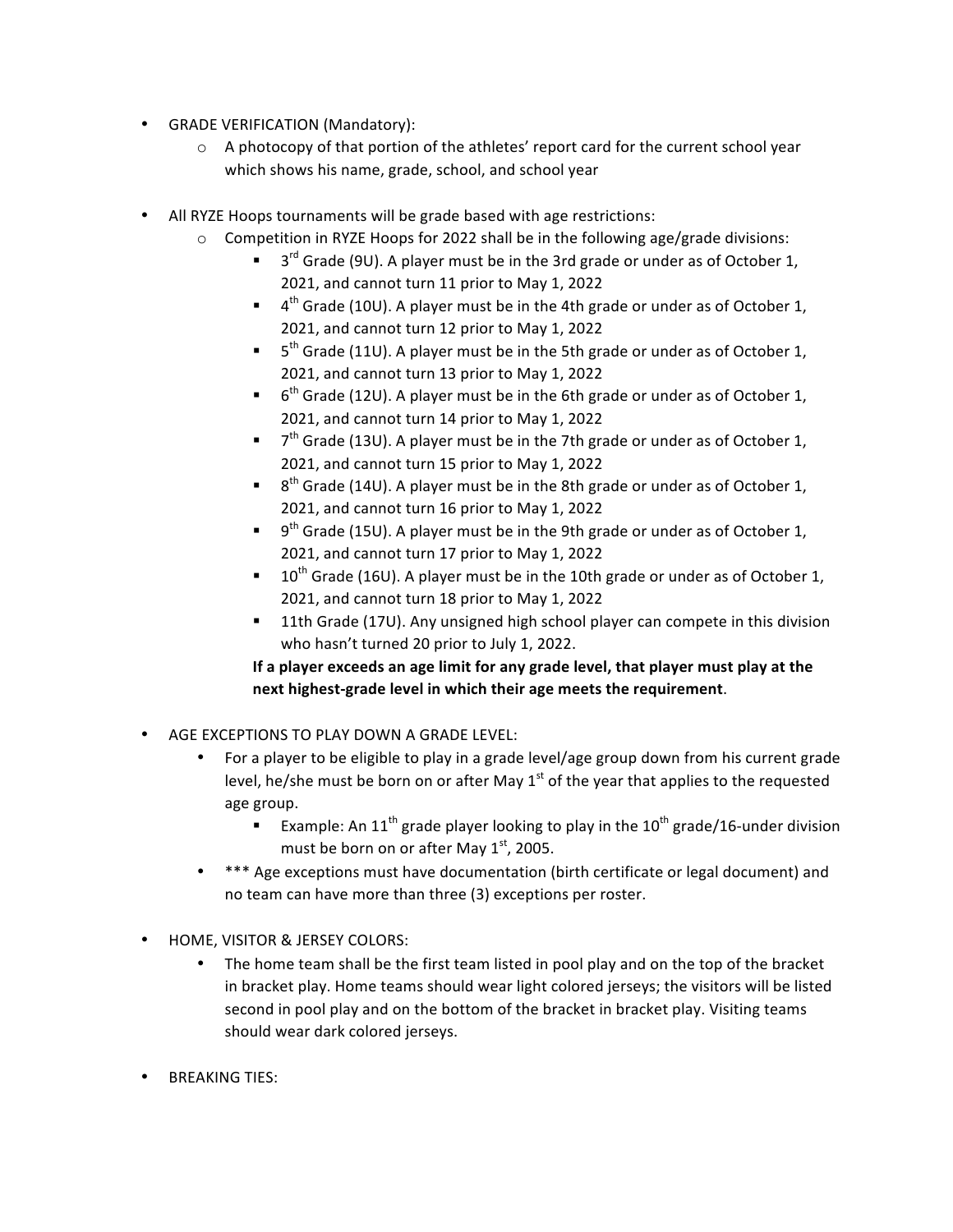- In a two-way tie, head-to-head competition will determine seeding. If there is a threeway tie or four-way tie, point differential will be the first tie breaker followed by points scored. If the situation is not resolved after this factor, there will be a coin toss to determine seeding. The coin toss will be conducted by the RYZE Hoops staff in the tournament headquarters with only the coaches of the teams involved allowed in the room.
- PLAYING TIMES:
	- All halftimes and warmups are 3 minutes. ALL GAMES SHOULD START AT SCHEDULED START TIME.
	- 10-under thru 12-under: Two (2) 14-minute halves normal clock rules / 3 minute for overtime #1 and sudden death for over overtime #2.
	- 13-under thru 17-under: Two (2) 16-minute halves normal clock rules  $/$  3 minute for overtime #1 and sudden death for over overtime #2.
	- In championship games, each overtime will be 3 minutes. There will not be sudden death.
- FORFIET PROCEDURE: Forfeit time is ten (10) minutes from scheduled start time. Out of town teams, please be on time; however, coaches and game officials do not have the authority to declare a forfeit. The RYZE Hoops Tournament Director(s) must be notified immediately regarding a team not being on time for their scheduled game- these directors will have final say. Forfeits are scored 15-0.
- TIMEOUTS: Teams are allowed four (4) timeouts. Only three (3) timeouts carry over to the second half. Teams gain one (1) additional 30- second timeout for first overtime period. Sudden Death will be the second (2) OT.
- FOULS: Players foul out on their sixth (6th) foul. Teams shoot 1&1 on the 7th, 8th, and 9th team foul; on the 10th team foul teams will shoot a double bonus- including overtime.
- MISBEHAVIOR / EJECTIONS:
	- Any coach ejected for fighting will be removed for the remainder of the tournament.
	- Any player recorded on the official scorebook as ejected for fighting will be prohibited from playing in their next scheduled game. Penalties up to expulsion from the tournament can be levied upon players ejected.
	- If a coach or player is ejected from a game for unsportsmanlike conduct (2 technical fouls), the RYZE Hoops staff reserves the right to declare he / she ineligible to participate in their next scheduled game and the remainder of the tournament/event.
	- If a coach or player is ejected a second time, he / she will be ineligible for participating in the remainder of the tournament.
	- Coaches or athletes who leave the confines of the bench to engage players, coaches, or officials on the playing floor can face expulsion from the tournament. Two technical fouls will result in ejection from the game.